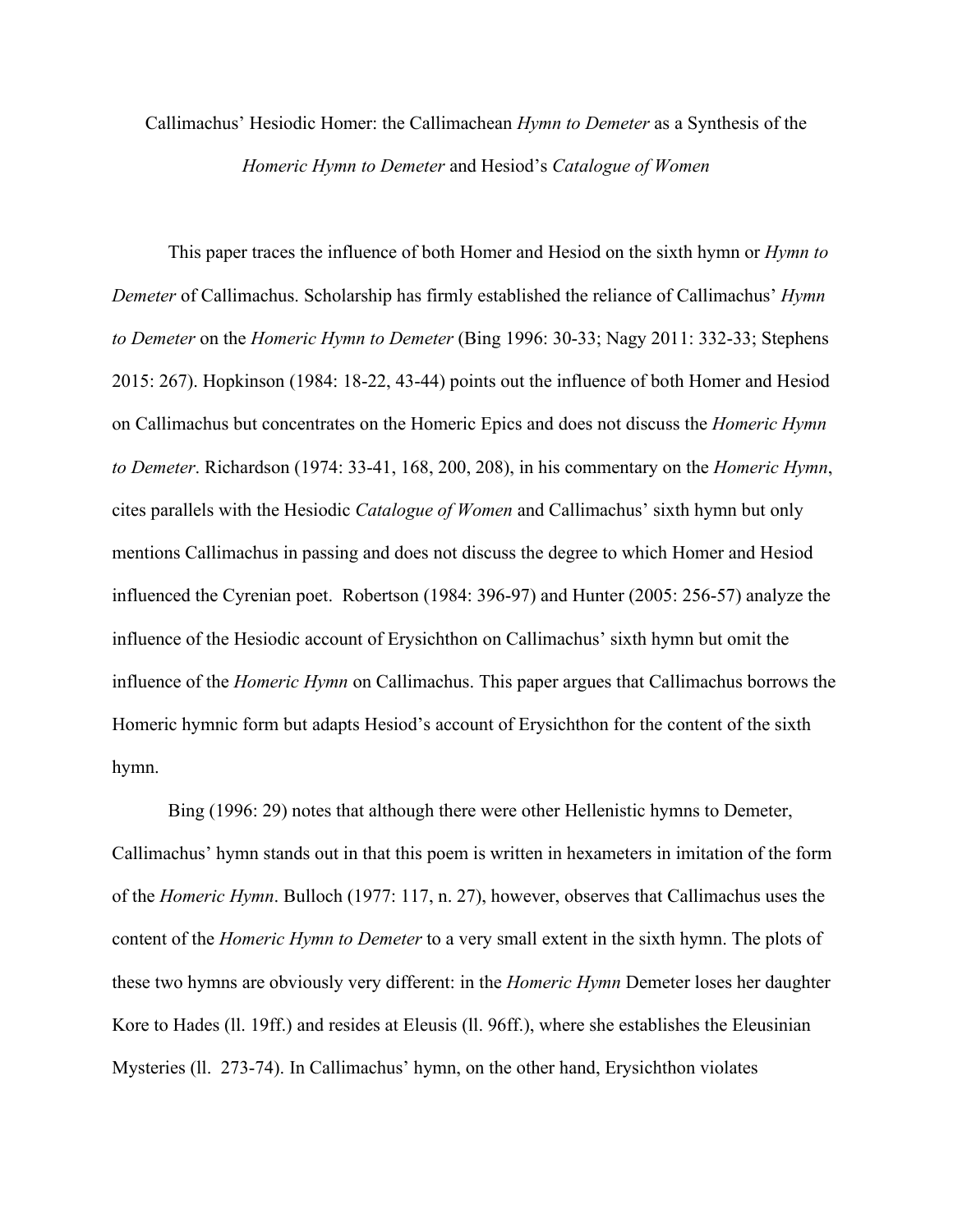Demeter's grove and is punished by the goddess with perpetual hunger (ll. 66ff.). Instead of rewriting the *Homeric Hymn*, Callimachus adapts Hesiod's account of Erysichthon from the *Catalogue of Women* for his own hymn. Callimachus thus principally relies on Hesiod's epic poetry rather than on the *Homeric Hymn* for the content of the sixth hymn, although the Hellenistic poet still alters details of the Hesiodic account. Callimachus, for example, calls Erysichthon a "youth" (*τέκνον*, l. 46), while in Hesiod this same character is older and has a daughter Mestra (Fragments 43a-b; Robertson 1984: 396). While the extant Hesiodic fragments do not explain why Erysichthon is afflicted with hunger, Callimachus attributes this punishment to attacking Demeter's grove. Callimachus also situates his version in Dotium in Thessaly (l. 24), whereas Hesiod's account takes place in Athens (Fragment 43a; Hopkinson 1984: 18; Rutherford 2005: 101).

This paper argues that Callimachus, in typical Hellenistic fashion, composes a learned poetry which derives from Hesiod while also allowing for variation in the Erysichthon myth. While retaining the form of a Homeric Hymn, Callimachus' sixth hymn borrows and adapts Hesiod's erudite epic in order to create a unique literary piece that combines characteristics of these two Archaic predecessors to Callimachus. The result becomes a Homeric hymn of a Hesiodic story or a "Hesiodic Homer."

## Bibliography

Bing, Peter. "Callimachus and the *Hymn to Demeter*." *Syllecta Classica* 6 (1996): 29-42. Bulloch, Anthony. "Callimachus' Erysichthon, Homer and Apollonius Rhodius. *American Journal of Philology* 98 (1977): 97-123.

Hopkinson, N. (Ed.). *Callimachus: Hymn to Demeter*. Cambridge and New York: Cambridge